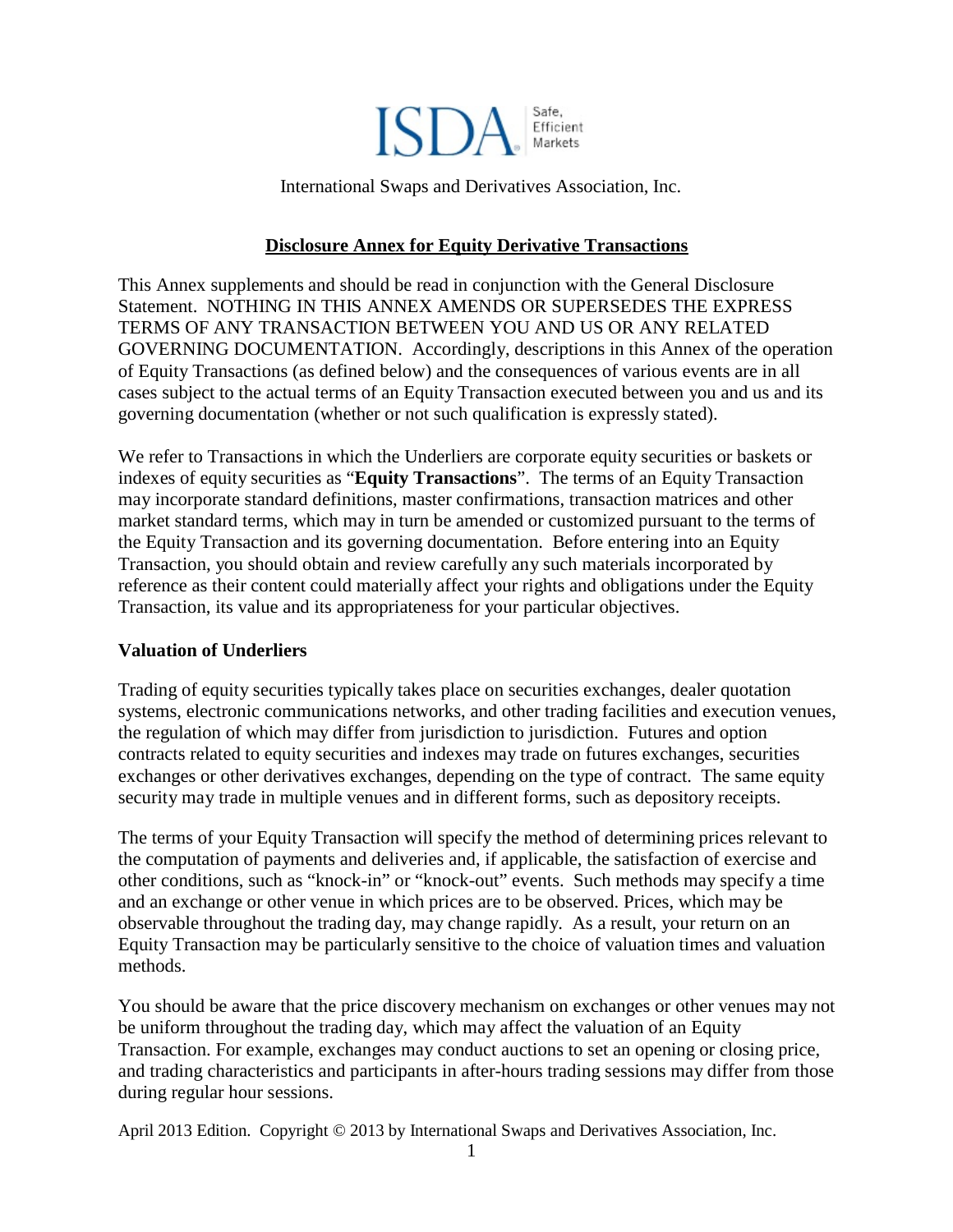Examples of valuation methods include:

- specifying an exchange or trading venue and a time of day at which the price is to be observed;
- use of an average price such as the arithmetic average of closing prices, or an intra-day average such as a volume-weighted average price, or a combination;
- use of the actual execution prices at which we or an affiliate are able to execute or unwind a hedge position in respect of an Equity Transaction;
- use of the official settlement price announced by an exchange for related listed derivatives contracts;
- a determination based on the price at which a hypothetical broker-dealer, subject to similar regulatory constraints as we or an affiliate, would be able to purchase or dispose of an amount of the Underlier corresponding to any hedge positions relating to an Equity Transaction; or
- use of an actual or estimated "risk bid" i.e., the price at which we or another market participant would engage in a transaction as an at-risk principal to purchase or sell such amount of the Underlier.

The terms of an Equity Transaction may specify that any of the foregoing prices will be subject to deductions for fees, duties, taxes, costs or expenses. Such deductions may include fees that will be retained by us as an element of our profits on the Equity Transaction.

# **Other Factors Relevant to the Valuation of Equity Transactions**

Please refer to Section II.F – "The economic return of a Transaction may not be the same as the return from the Underlier" – and Section III.A – "Transactions are subject to market risk" – of the General Disclosure Statement regarding other factors that may be relevant to the valuation of an Equity Transaction.

## **Market Disruption Events**

The terms of an Equity Transaction may specify that certain events and conditions affecting an exchange or other venue relevant to an Equity Transaction, or related listed derivatives or other markets, will be treated as disruption events and their occurrence may result in postponement of a valuation date and/or changes in the method by which the price, level or value of an Underlier is determined for the relevant valuation date (such as using a price determined by the calculation agent if the disruption continues for a specified number of days or reducing the number of averaging dates used to determine an average price) and/or cancellation of the Equity Transaction. Subject to the terms of an Equity Transaction and the governing documentation, such events may include:

- the unscheduled or early closing of a market for an Underlier or related instruments (including closure due to technological failures or force majeure events affecting the relevant exchange) or the failure of a market for an Underlier or related instruments to open for trading as scheduled;
- suspension of or limitations on trading in an Underlier (or in some or all of its components in the case of an index or basket) or related instruments;
- other events that disrupt or impair the ability of market participants to execute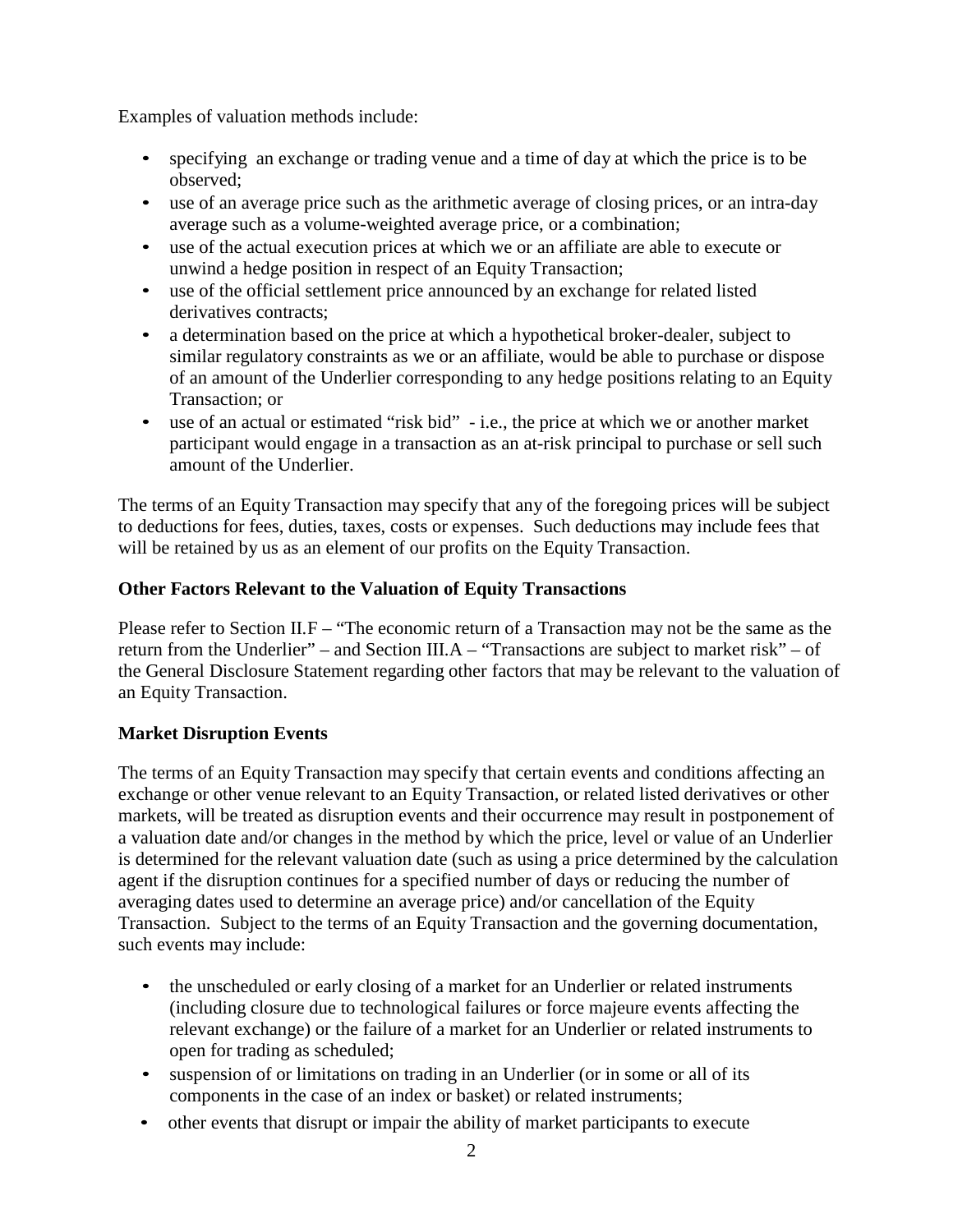transactions in an Underlier or related instruments;

- liquidity or trading volumes in an Underlier being insufficient; and
- conditions that affect the amount of time reasonably required for our or an affiliate's execution or unwinding of hedge positions, or the time that would be required for a hypothetical broker dealer to execute or unwind hedge positions.

The existence of such disruption events and their consequences may be subject to discretionary determinations by the calculation agent or other designated party, which may involve subjective judgment and uncertainty. The operation of such provisions may adversely affect the Transaction Economics.

### **Dividends**

An Equity Transaction may provide for payments or adjustments to be made in respect of dividends paid or announced by the issuer of an Underlier, such as an adjustment, for example, to a price cap or other economic term if a dividend is declared or paid otherwise than in accordance with a specified schedule of times and amounts. In such cases, the Equity Transaction typically will specify whether the payments or adjustments take effect upon the occurrence of a record date, ex-dividend date, dividend payment date or other date. The Equity Transaction may provide that if one of these triggering dates occurs but the actual dividend subsequently paid by the issuer differs from the declared dividend amount, then the party that received the corresponding payment may be obligated to return it, or the adjustment will be reversed, in some cases even after the term of the Equity Transaction has ended.

The Equity Transaction may specify that only a portion of an issuer's declared gross cash dividend will be taken into account in determining payments or adjustments. You should ensure that you understand the tax consequences under the laws of all relevant jurisdictions of dividend payments by an underlying issuer during the term of an Equity Transaction and consult tax and other advisors as you deem appropriate.

#### **Adjustments for dilutive, concentrative and other issuer events**

Equity securities may be affected by events related to the issuer of such equity securities ("**issuer events**") including: stock splits or consolidations, stock dividends and other distributions of securities, extraordinary dividends, spin-offs, capital calls, stock repurchases by the issuer or a subsidiary of the issuer, a distribution or separation of rights pursuant to certain takeover defense arrangements, mergers, reverse mergers, tender offers, partial tender offers, announcements of any of the foregoing, and other events with a dilutive or concentrative effect on the theoretical value of an Underlier or that affect the value of an Equity Transaction.

Subject to the terms of an Equity Transaction, the calculation agent may determine whether an event requires or permits an adjustment to be made and the terms and effective date of any adjustment. The terms of the Equity Transaction may afford the calculation agent more flexibility in making such determinations than would be the case, for example, under a traditional equity-linked security or under simple, mechanical methods of adjustment such as replacing the notional number of shares underlying an Equity Transaction with the amount of shares and other property that a holder of the Underlier would have received. The terms of an Equity Transaction may specify whether or not the calculation agent may make adjustments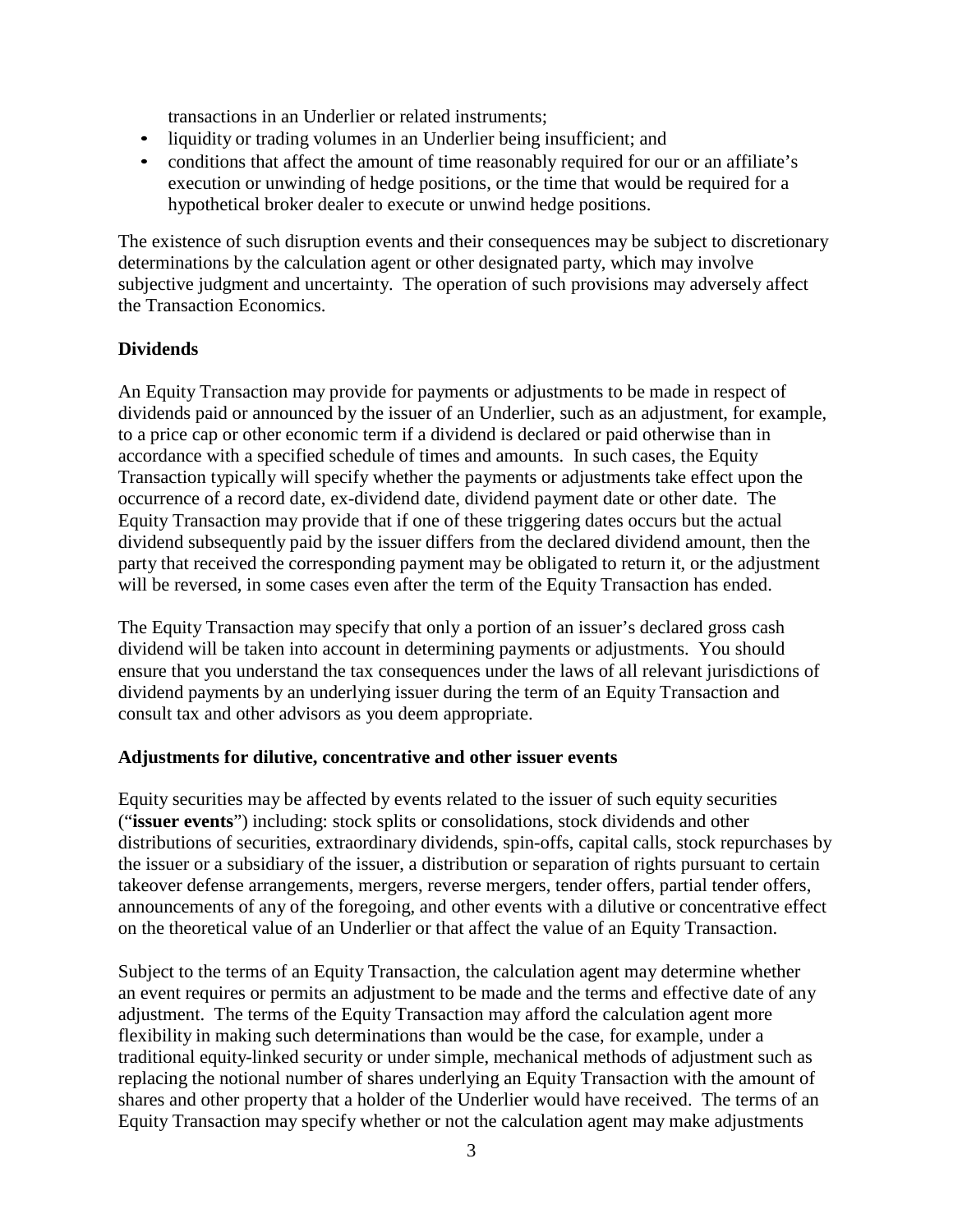to account solely for changes in volatility, expected dividends, stock loan rates or liquidity of an Underlier. Depending on the terms of the Equity Transaction, the calculation agent may or may not be obligated to follow any adjustments made by a derivatives exchange to related listed derivatives contracts. The calculation agent may be permitted to use its proprietary models in setting the terms of an adjustment, and it may be difficult for you to predict the resulting adjustments in advance. Verifying an adjustment's accuracy and its conformity to the terms of the Equity Transaction may require expertise in applying valuation models.

Depending on the terms of an Equity Transaction, there may be issuer events for which the calculation agent is not required to make adjustments. In such cases, the issuer event may adversely affect the Transaction Economics and there will be no compensating adjustments, notwithstanding that you had no opportunity to participate in benefits from the event that would have been available to a holder of the Underlier, such as an opportunity to sell into a partial tender offer or into the market at the prevailing price.

Certain methods of adjustment may be less favorable to you than other possible methods of adjustment, or no adjustment, and may adversely affect the Transaction Economics.

## **Changes to an Index**

Please see section III.O of the General Disclosure Statement – "Index Underliers" – for certain considerations relevant to Equity Transactions in which an Underlier is an index. For certain actions of the index sponsor, an Equity Transaction with an index Underlier may provide for adjustments similar to those described above or may treat the action as an extraordinary event, as described below.

## **Early Termination due to Extraordinary Events**

Equity Transactions may be subject to early termination upon the occurrence of certain events affecting the issuer or its shares, changes to an index, changes in law or regulation, or events that may affect markets for an Underlier or related instruments or our or an affiliate's ability to maintain or realize proceeds from hedge positions related to the Equity Transaction or the costs of doing so. Such events ("**extraordinary events**") will be specified in the terms of an Equity Transaction and may include:

- Issuer events (as defined above);
- Nationalization of an issuer:
- Delisting of shares;
- Insolvency or a similar proceeding that results in legal prohibitions on the transfer of shares or a requirement to transfer shares to a trustee or similar official;
- Insolvency filing by or against an issuer, even if it does not have the consequences described immediately above;
- Modifications or cancellation of an equity index, or failure by the index sponsor to announce or calculate the index at the relevant times;
- Changes in law or regulation (and increased costs associated with such changes);
- Illiquidity in the market for an Underlier;
- Events that affect our or an affiliate's ability to maintain hedge positions related to the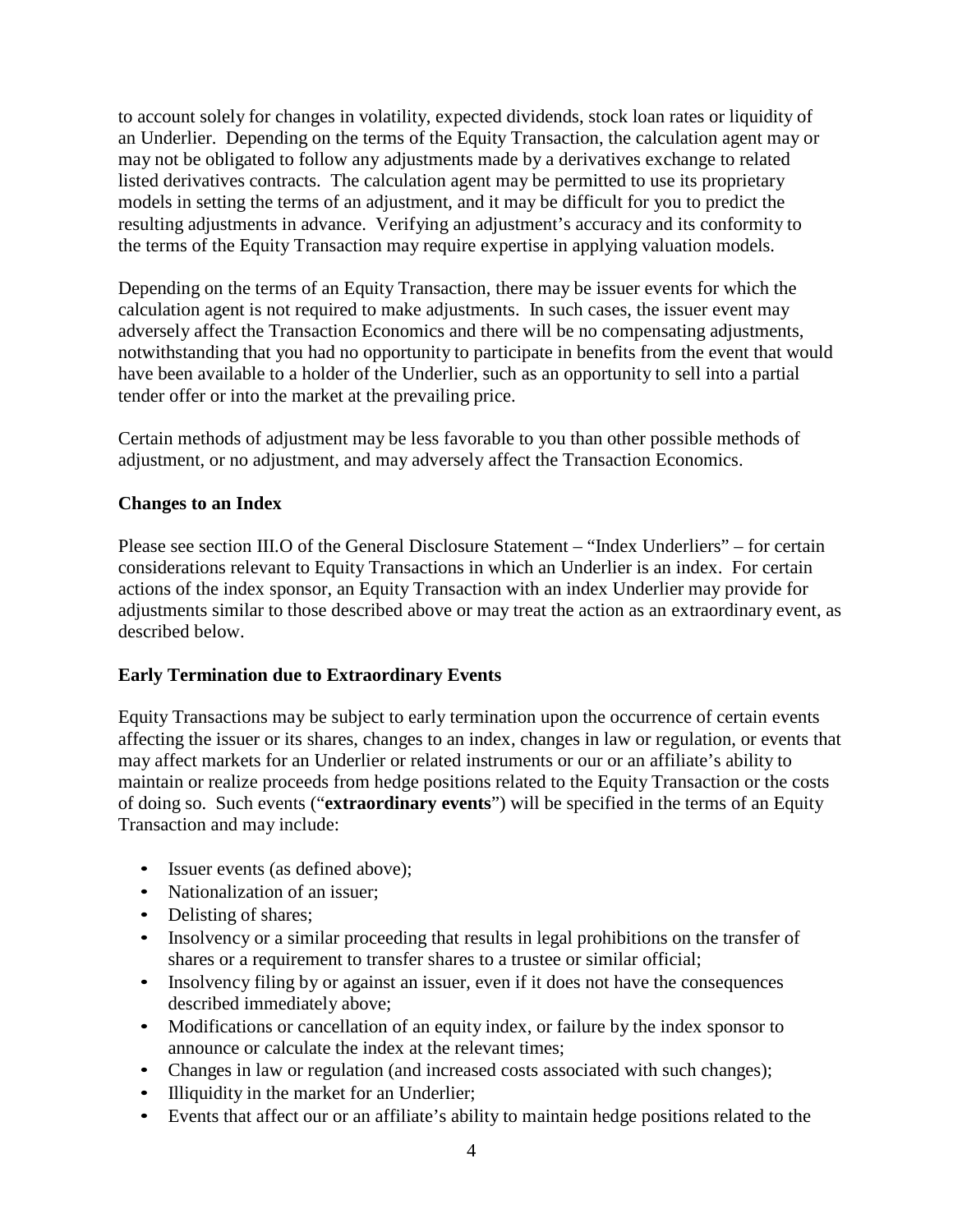Equity Transaction;

- Events that increase our costs associated with maintaining hedge positions related to the Equity Transaction or continuing to be a party to the Equity Transaction;
- Events that affect our ability to borrow shares at less than a specified cost or increase the cost of borrowing shares;
- Events that affect the transferability or convertibility of the foreign currency in which an Underlier or related hedge positions are denominated.

For events related to the merger of an issuer or a tender offer for its equity securities, the applicability of early termination may depend on the type of consideration offered to holders of the Underlier. For example, the terms of an Equity Transaction may provide that if the consideration consists of shares listed on same market as the predecessor shares and satisfies other conditions, then such successor shares may be substituted as Underliers, either with or without corresponding adjustments to other terms. Alternatively, the calculation agent may have discretion to make adjustments and/or terminate the Equity Transaction. For hedging or increased cost events, the hedging party or other designated party may have the ability to propose price adjustments to you and you may have the ability to choose between accepting the price adjustment (which may include the payment of increased costs) or termination of the Equity Transaction (which may result in an associated termination payment).

The terms of an Equity Transaction referencing exchange-traded funds ("ETFs") or other collective investment vehicles may provide that specialized extraordinary events apply, including declines in net asset value, changes in or breaches of investment strategies, resignation of an investment manager or the departure of key persons.

Please see Section II.I of the General Disclosure Statement – "Termination of Transactions" – for certain considerations that may be relevant to the early termination of Equity Transactions due to the occurrence of extraordinary events.

## **Regulation of Underlying Markets**

Markets in equity securities are extensively regulated. Such regulation may include:

- reporting requirements relating to the acquisition of beneficial ownership of equity securities, changes in ownership, and arrangements that have the purpose or effect of changing or influencing control of an issuer;
- prohibitions on transacting on the basis of material non-public information and on manipulative trading;
- disgorgement of "short-swing" profits earned in connection with certain transactions (including Equity Transactions) in or related to an issuer's shares by "insiders" or significant beneficial owners of the issuer;
- procedural, disclosure and substantive requirements with respect to distributions or repurchases of securities by or on behalf of an issuer or affiliate and the commencement of tender offers;
- limits on the size of positions that may be maintained in options or other instruments; and
- limitations on extending or obtaining credit for the purpose of purchasing or carrying equity securities.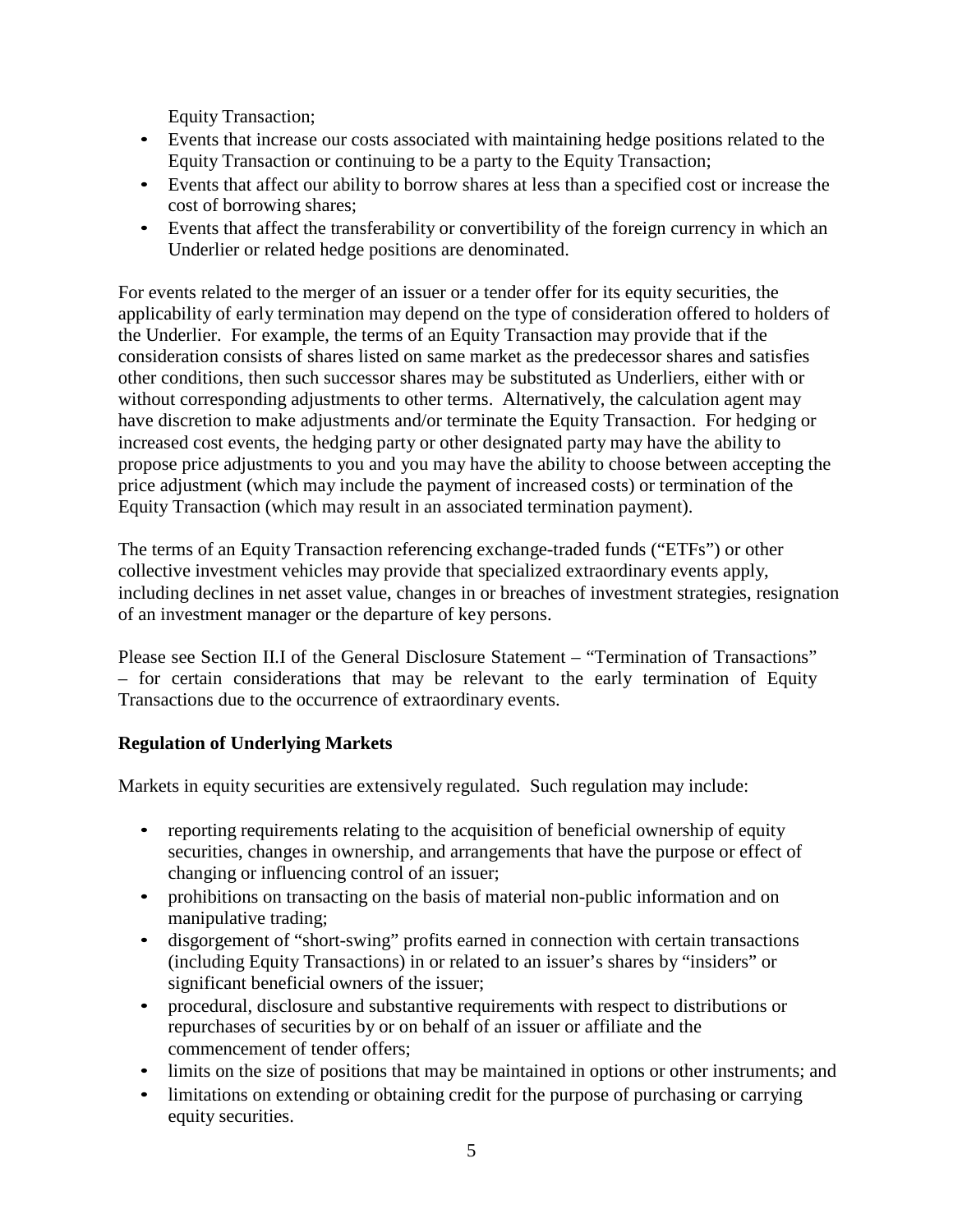You should consult with appropriate advisors regarding the applicability of such laws and regulations to an Equity Transaction. Unless otherwise agreed, we do not undertake to investigate or inform you of the legal ramifications of entering into an Equity Transaction.

### **Evolving Documentation Practices**

As of the publication date of this Disclosure Annex, documentation practices for Equity Transactions are evolving as a result of industry efforts to adopt a standardized definitional framework for a broad array of Equity Transactions and to facilitate greater use of automated trade processing. Accordingly, parties should monitor changing documentation practices and be especially alert to the possibility of documentation basis risk (i.e., the risk that Transactions that are intended to be economically similar may behave differently in certain circumstances due to their incorporation of different documentation terms). Please refer to Section III.H – "Transactions may involve legal and documentation risks" - of the General Disclosure **Statement.** 

A related effort may result in the creation of an equity determinations committee to determine whether market disruption events have occurred with respect to certain Underliers. Determinations may be made without the consensus of market participants, and may not be binding on all Equity Transactions.

### **Additional Conflicts of Interest with respect to Issuers and Underliers**

We or our affiliates may, now or in the future, engage in business with one or more issuers of equity securities, their affiliates and their competitors, including making loans to or equity investments in one or more issuers, their affiliates and their competitors, participating in loan restructurings or recapitalizations with respect to them, or providing them with investment banking, asset management or other advisory services, including merger and acquisition or bankruptcy-related advisory services. These activities may present a conflict between our or our affiliates' obligations and your interests as a party to an Equity Transaction. Please see Section IV.A. – "Our financial market activities may adversely impact Transactions" – of the General Disclosure Statement.

#### **We may have information regarding an Underlier that you do not.**

We and our affiliates may, whether by virtue of the types of relationships described above or otherwise, at any time, be in possession of information in relation to an issuer or any of its affiliates that is or may be material in the context of an Equity Transaction and that may or may not be publicly available or known to a party to the Equity Transaction. Unless we expressly agree otherwise, the terms of an Equity Transaction do not create any obligation on our part to disclose to you any such relationship or information (whether or not confidential).

#### **Public information with respect to issuers of Underliers may be inaccurate or incomplete**

Neither this risk disclosure statement nor any additional term sheet or disclosure statement is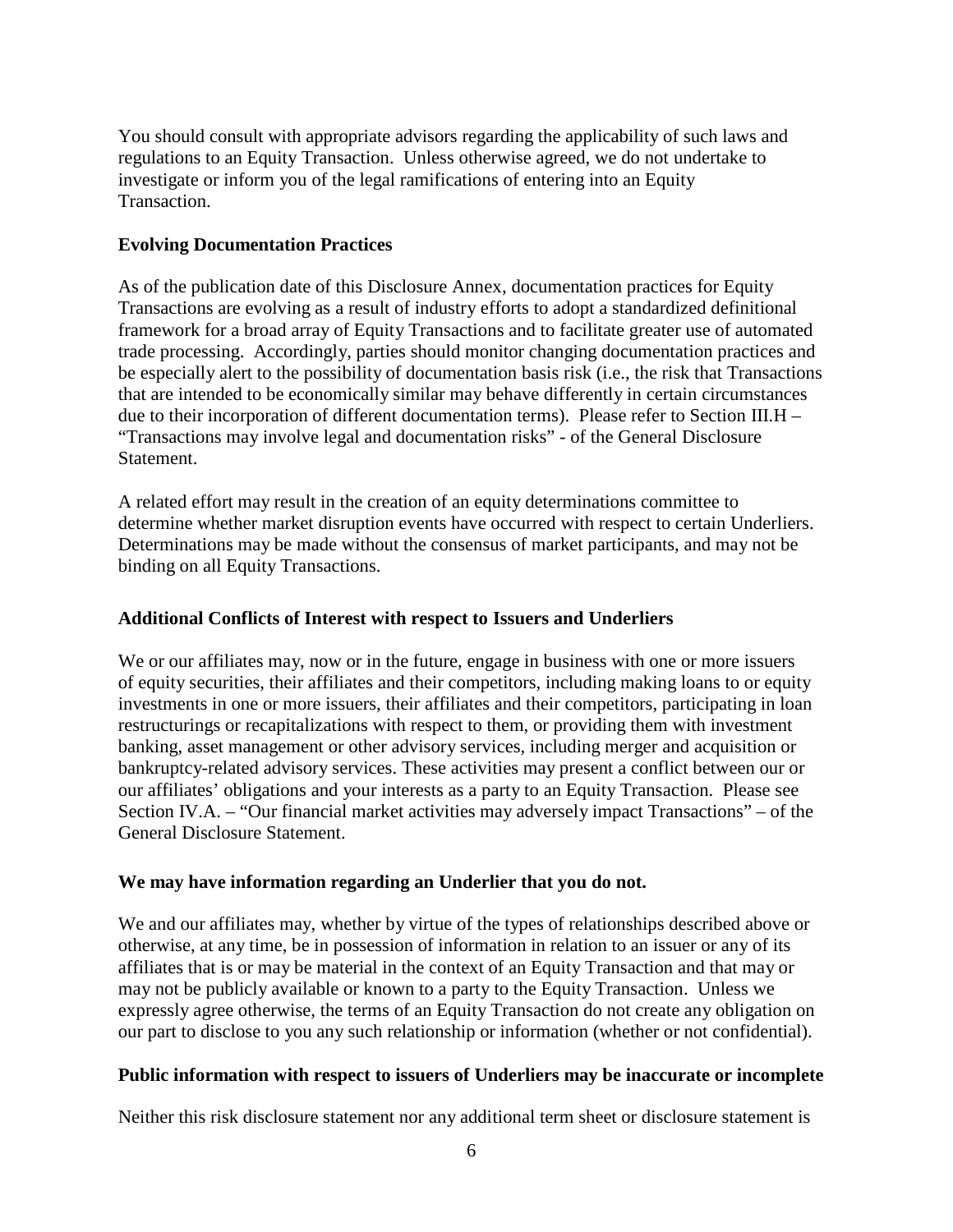intended to provide information with respect to any issuer, or any financial or other risks relating to the business or operations of any issuer in general or to any of the issuer's securities. You, as a party to an Equity Transaction, should make your own investigation into any issuer. We make no endorsement, representation or warranty regarding the accuracy or completeness of the information publicly disclosed by an issuer, whether contained in filings with the applicable securities regulator(s) or otherwise. Furthermore, we cannot give any assurance that all events occurring prior to the trade date of an Equity Transaction, including events that would affect the accuracy or completeness of the public filings of an underlying issuer or the value of the Underliers will have been publicly disclosed. Subsequent disclosure of any such events or the disclosure of or failure to disclose material future events concerning an issuer could adversely affect the Transaction Economics. You should undertake an independent investigation of each underlying issuer as in your and your advisors' judgment is appropriate to make an informed decision with respect to entering into an Equity Transaction.

#### **Additional Considerations for Specific Product Types**

The following is a discussion of certain material risks, terms and characteristics of some common types of Equity Transactions. The categories employed below are illustrative only, and are intended to assist you in understanding key features of prospective Equity Transactions. The discussion should not be viewed as a comprehensive description of any particular Equity Transaction that may be under discussion between you and us. Because nomenclature is neither standardized nor sufficiently descriptive to capture all important transaction features and variations, a particular Equity Transaction may have additional or different risks, terms and characteristics than described below, even if it is referred to by one of the following category names.

#### **Equity Swaps**

An equity swap is an Equity Transaction that transfers the return attributable to a specified notional amount or number of shares of one or more Underliers from one party (the "equity amount payer") to the other (the "equity amount receiver"). The return is generally determined based on changes in the price or level of the Underlier between one or more valuation dates (or, in the case of the first valuation date, between the price or level observed as of that first valuation date and an agreed upon initial price, or in some cases an initial price that is set according to an agreed upon methodology following the trade date). Payments under this "equity leg" of the equity swap are made by the equity amount payer if the return is positive and by the equity amount receiver if the return is negative. Such payments may be due only once upon the termination of the equity swap (if there is only a single, final valuation date), or periodically during the term of the equity swap following each interim valuation date. In addition, an equity swap generally will comprise a "financing leg" under which the equity amount receiver will make periodic payments to the equity amount payer ("financing amount payments") calculated by multiplying the notional amount by a specified fixed or floating rate (which may be specified as the sum of a spread plus a benchmark rate, such as a LIBOR rate, that is reset periodically). If the equity swap is physically settled with respect to an Underlier or a component of an Underlier, then on the settlement date the equity amount payer will deliver a specified number of shares or other units of the Underlier or that component in exchange for a payment of the notional amount (or other specified amount) in respect of the Underlier or component.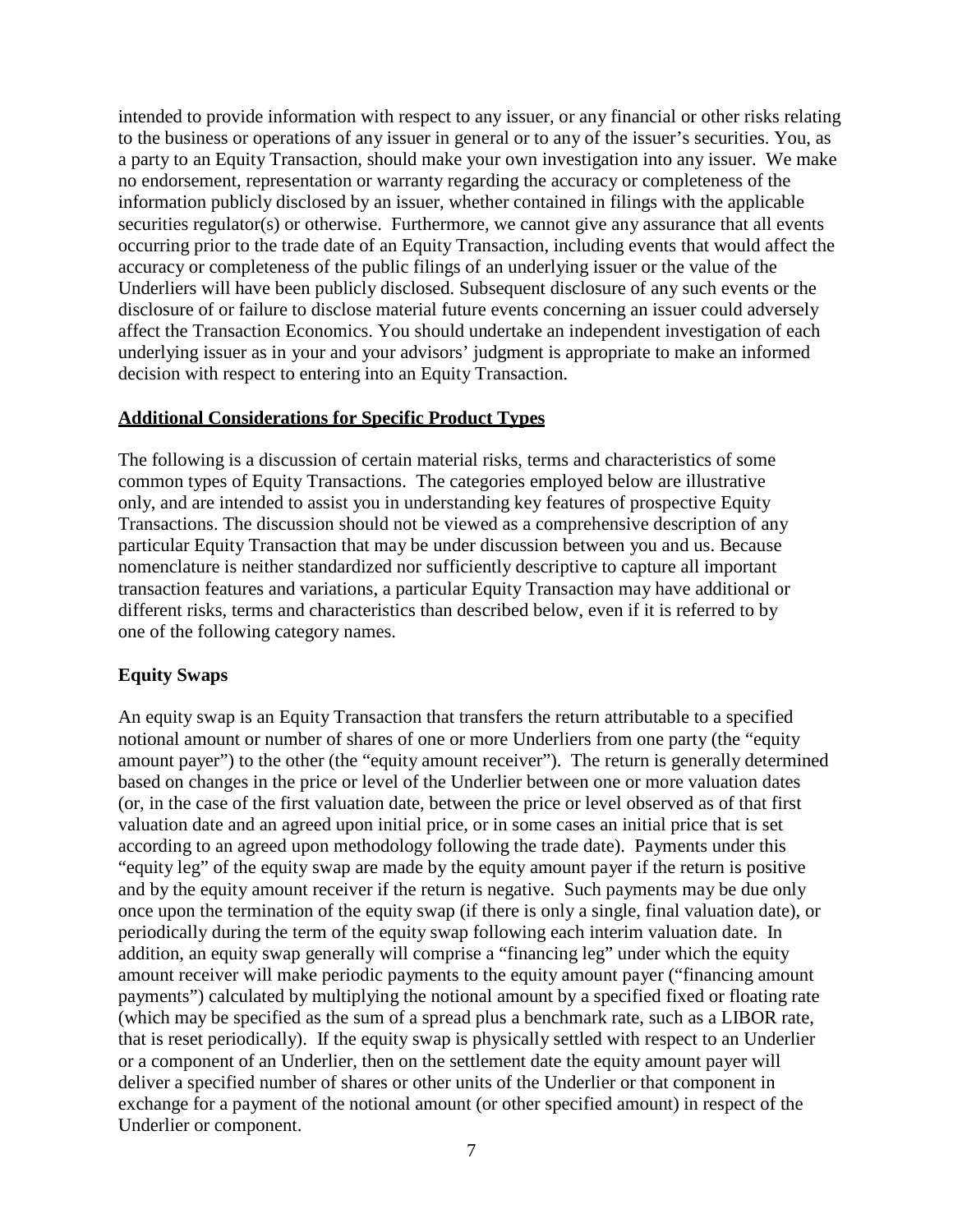Some of the important features which you should consider in reviewing the terms of a proposed equity swap include:

- *Dividends* -- The terms of the equity swap will specify whether or not payments in respect of dividends on the Underliers are included as part of the return paid to the equity amount receiver and how such payments are to be measured for purposes of the equity swap.
- *Notional amount* -- The notional amount may be specified as a monetary amount (e.g., a fixed dollar amount) or defined so that it corresponds to a fixed number of shares or units; it may or may not be reset on interim valuation dates. The notional amount may be in a different currency than the Underlier (in which case currency gains or losses associated with a direct long or short position in the Underlier will not be part of the return, although disruption events related to that currency may affect the Equity Transaction). Please refer to the FX Disclosure Annex for certain considerations related to foreign exchange market disruptions.
- *Financing leg* -- Please refer to the Disclosure Annex for Interest Rate Transactions, published by the International Swaps and Derivatives Association, Inc. for certain considerations relevant to the financing leg of an equity swap. You should note whether payment dates under the equity leg and the financing leg of a proposed equity swap coincide and consider the possibility that differences may arise due to business day conventions and disruption events. The interest rate paid or payable under the financing leg may differ from the rate at which either of the parties to the equity swap may fund itself.
- *Term and termination rights* --The equity swap may provide that one or both of the parties has an optional early termination right. Early termination will result in the designation of a final valuation date, which will be used to determine the final payment. The terms of the equity swap may specify that a break fee is payable upon early termination. In evaluating an equity swap in which your counterparty has an optional early termination right, you should assess the potential magnitude of termination payments and your ability to pay them at the appropriate time.
- *Economic return* -- Please refer to Section II.F of the General Disclosure Statement "The economic return of a Transaction may not be the same as owning the Underlier".

## **Equity Transactions with Depository Receipts as Underliers**

Some Equity Transactions may have depository receipts as Underliers or components of Underliers. Depository receipts are instruments issued by a depository institution and constituted under a deposit agreement that represent interests in the equity securities of an underlying issuer. Depository receipts may be listed on markets outside the jurisdiction of the underlying issuer and may trade and pay distributions in the currencies of other jurisdictions.

Before entering into an Equity Transaction with depository receipts as an Underlier or component, you should review and understand the terms describing how the transaction would be affected by an amendment or termination of the deposit agreement and how the adjustment and extraordinary event provisions will operate with respect to the depository, the underlying issuer, the depository receipts and the underlying shares.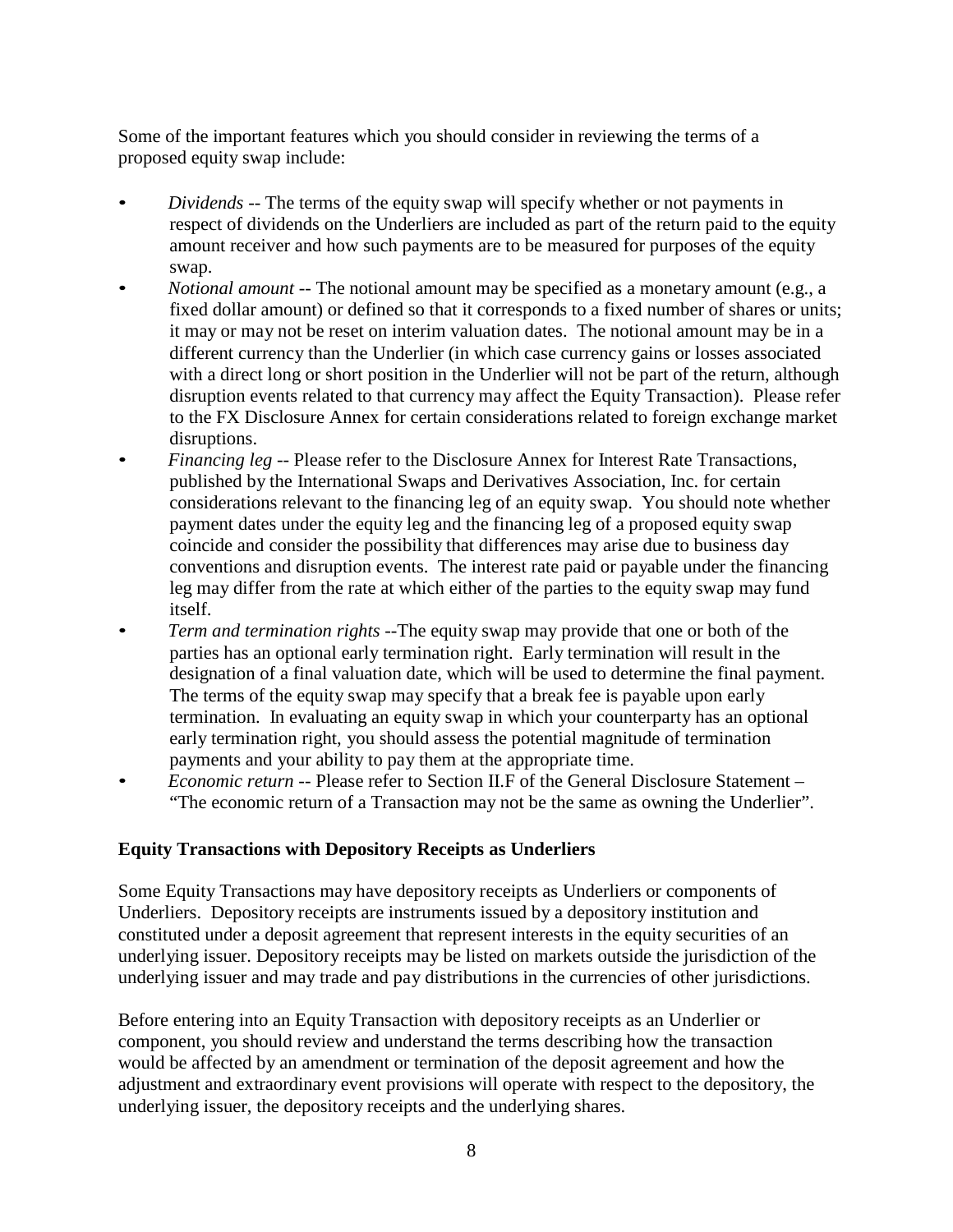## **Variance Swaps**

A variance swap typically is an Equity Transaction under which a "variance buyer" and a "variance seller" agree to exchange payments based on the difference between (A) an amount proportional to the observed variance (as defined under the terms of the variance swap) in the prices of an equity security or the levels of an equity index realized over a stated observation period and (B) a fixed amount that is agreed upon at execution. If this difference is positive, the variance buyer receives such amount from the variance seller, and if negative, the variance buyer pays its absolute value to the variance seller. If specified in the terms of the variance swap, the payment by the variance seller may be subject to an agreed upon cap. In the absence of a cap, the variance seller's potential loss under a variance swap is not quantifiable and is potentially unlimited. Variance is not a measure of the rate of return on an Underlier. Variance differs from other measures, such as volatility, of the variability of the price or level of an Underlier.

A variance swap referencing an equity security or equity index will generally have the characteristics and risks described in Section II.J – "General characteristics of variance- and volatility-linked Transactions" – the General Disclosure Statement. In addition, for a variance swap on an equity security or equity index, it is important to understand whether an adjustment will be made for the payment of dividends. If no adjustment is made, dividend payments will tend to increase variance, and if an adjustment for dividends is made, the adjustment will tend to reduce variance.

In some cases, your objective in entering into a variance swap may be to hedge or offset other exposure you may have. There can be no assurance that prior observed relationships, if any, between realized variance and such other exposure will continue, or that payments under the variance swap will match such other exposure. See Section II.H – "No assurance of Transactions achieving your desired hedging objectives" – of the General Disclosure Statement.

## **Volatility Swaps**

A volatility swap is similar to a variance swap, except that payments under a volatility swap are determined by reference to the observed volatility (as defined under the terms of the volatility swap), rather than variance, in the prices of an equity security or the levels of an equity index realized over a stated observation period. Please refer to "Variance Swaps" above and Section II.J – "General characteristics of variance- and volatility-linked Transactions" – of the General Disclosure Statement.

In some cases, your objective in entering into a volatility swap may be to hedge or offset other exposure you may have. There can be no assurance that prior observed relationships, if any, between realized volatility and such other exposure will continue, or that payments under the volatility swap will match such other exposure. See Section II.H – "No assurance of Transactions achieving your desired hedging objectives" – of the General Disclosure Statement.

## **Variance Dispersion Swaps**

A variance dispersion swap is a combination of a variance swap on a basket or index (the "index variance swap") and one or more variance swaps on specified components of that basket or index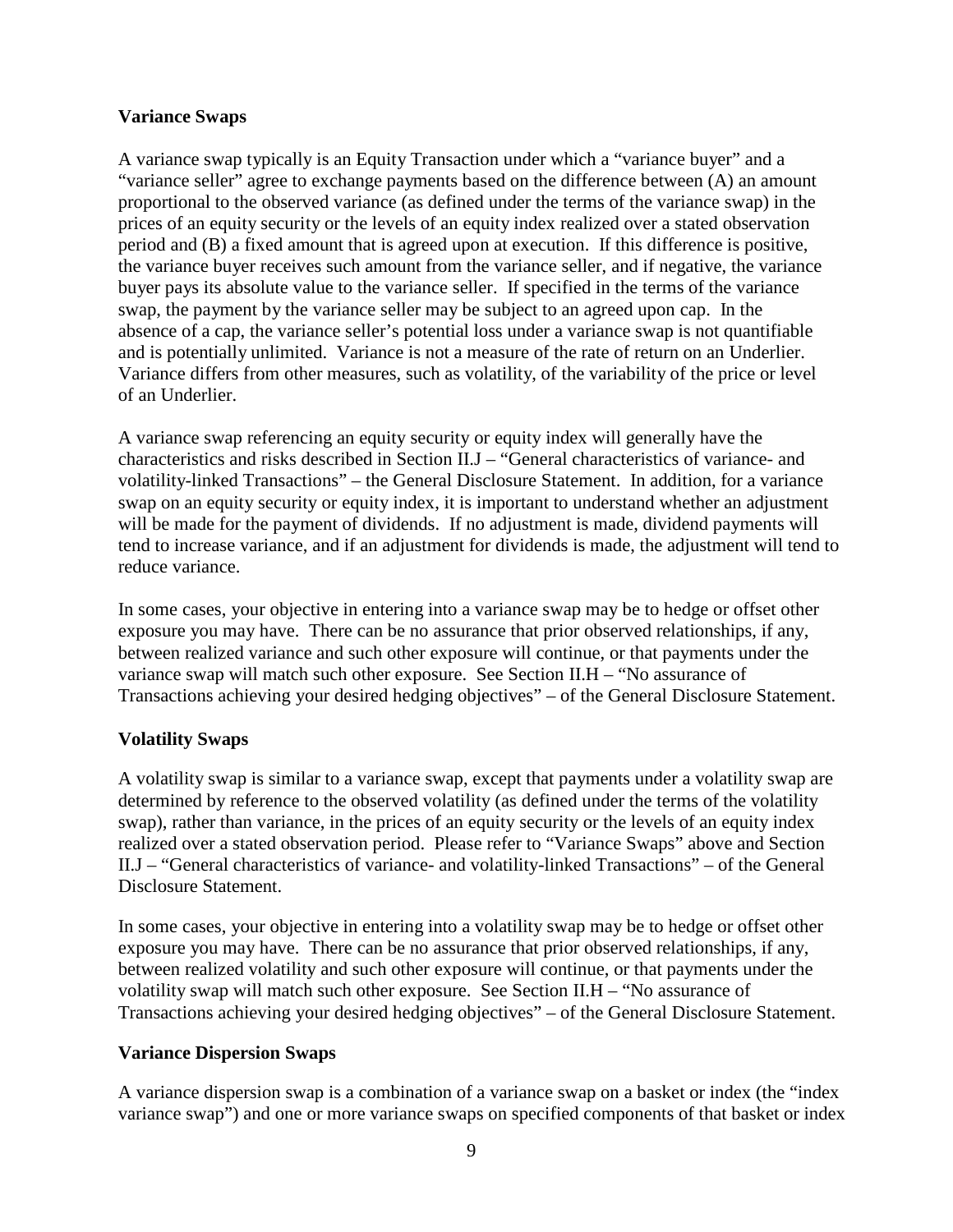(the "component variance swaps"). The party that is the variance seller under the index variance swap is the variance buyer under the component variance swaps, and vice versa. The payoff on the combined positions reflects the difference between (A) the variance of the basket or index relative to the applicable fixed amount set forth under the terms of the index variance swap and (B) the variance of the individual components relative to the applicable fixed amounts set forth under the terms of the component variance swaps. The party that is the variance seller under the index variance swap and the variance buyer under the component variance swaps (the "dispersion buyer") will be owed a net payment by the other party (the "dispersion seller") under the variance dispersion swap if the realized variance of the relevant components exceeds the applicable fixed amounts under the component variance swaps by more (or is less than the applicable fixed amounts by a smaller amount) than the realized variance of the index exceeds (or is less than) the applicable fixed amount under the index variance swap, and vice versa.

The variance of a basket or index is determined by the variances of, and correlations among, its components. In general, an increase in the variance of a basket or index would be expected to be relatively less than the increase in the variances of its components, and a decrease in the variance of a basket or index would be expected to be relatively greater than the decrease in the variances of its components, in each case if the correlation among the components is relatively lower. Accordingly, the dispersion buyer may be said to be "short" correlation among the components and the dispersion seller may be said to be "long" correlation among the components. Please refer to Section II.K – "General characteristics of correlation-linked Transactions" – of the General Disclosure Statement for a discussion of correlation generally and "Correlation Swaps – Correlation generally" below for a discussion of certain factors that affect the correlation among equity securities.

Because a variance dispersion swap consists of a combination of variance swaps, you should refer to the discussion relating to variance swaps in "Variance Swaps" above and in Section II.J – "General characteristics of variance- and volatility-linked Transactions" – of the General Disclosure Statement, as well as Section III.N – "Combination Transactions" – of the General Disclosure Statement.

The individual variance swaps that are comprised by a variance dispersion swap are treated as separate transactions. Accordingly, certain events may occur that result in an adjustment with respect to the index variance swap but not to any or all of the component variance swaps, or vice versa. For example, if a market disruption event occurs on one or more days with respect to one or a small number of the components, an adjustment to the price of the affected components may be made for purposes of the relevant component variance swaps but not in the calculation of the level of the index for purposes of the index variance swap. Alternatively, if the index is modified or cancelled, the calculation of the level of the index may be adjusted for purposes of the index variance swap, a substitute index may be selected or the index variance swap may be terminated, any of which could affect the payoff on the index variance swap without any offsetting or comparable adjustment being made to the component variance swaps. If any of the individual variance swaps are terminated, the close-out payment may be based on an estimation of the variance of the relevant Underlier over the remaining original term of the relevant individual variance swap at the time of termination, which may differ from realized variance over that remaining period, and which could affect the net payoff under the variance dispersion swap. Please refer to "Market Disruption Events" and "Changes to an Index" above.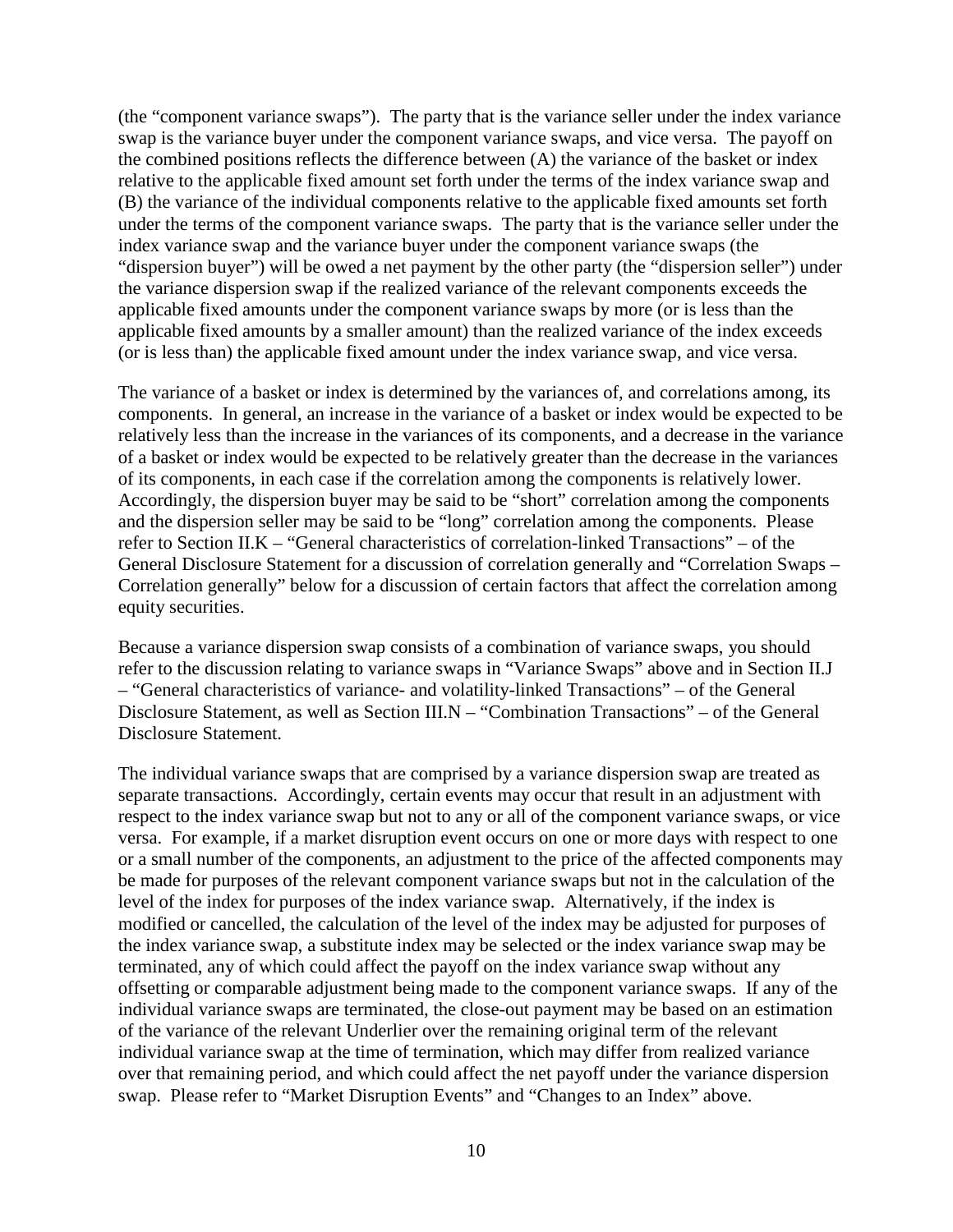In some cases, your objective in entering into a variance dispersion swap may be to hedge or offset other exposure you may have. There can be no assurance that prior observed relationships, if any, between the exposure conferred by a variance dispersion swap and such other exposure will continue, or that payments under the variance dispersion swap will match such other exposure. See Section II.H – "No assurance of Transactions achieving your desired hedging objectives" – of the General Disclosure Statement.

#### **Correlation Swaps**

In a typical correlation swap, a "correlation buyer" and a "correlation seller" agree to exchange payments based on the difference between (A) an amount proportional to the observed correlation (as defined under the terms of the correlation swap) among the prices or levels of the components of a basket or index over a stated observation period and (B) a fixed amount that is agreed upon at execution. If (A) is greater than (B), the correlation buyer receives the difference from the correlation seller, and if (A) is less than (B), the correlation buyer pays the absolute value of the difference to the correlation seller.

A correlation swap referencing a basket or index of equity securities will generally have the characteristics and risks described in Section II.K – "General characteristics of correlation-linked Transactions" – of the General Disclosure Statement.

The factors that determine fluctuations in the price of an equity security may be divided into two categories: (i) factors that are unique to that equity security, such as the issuer's financial performance; and (ii) systematic factors that affect the broader market generally. In general, the greater the effect of systematic factors on equity prices, the greater the degree of correlation. For example, in broad market sell-offs, many stocks will decline at the same time and will therefore tend to exhibit a higher degree of correlation. Conversely, in times where the broader market is not exhibiting any clear trend, correlation may tend to be lower.

The components of a particular basket may include equity securities, indices of equity securities or non-equity components. If certain extraordinary events occur with respect to any of the components included in the basket, the correlation swap may provide that a replacement component will be substituted for the original component as to which the extraordinary event occurred. The terms of the correlation swap will define "extraordinary event" and will specify how the replacement component will be selected. The substitution of replacement components for one or more of the components originally in the basket may affect the level of correlation that is realized over the relevant observation period. If the calculation agent or other determining party has discretion to select replacement components, the terms of the correlation swap may specify any parameters that apply to the selection, and the calculation agent or other determining party may make that determination in a manner that is adverse to your interests. Please refer to Section IV.A.6 – "Act as calculation agent, valuation agent, collateral agent, or determining party" – of the General Disclosure Statement.

The terms of the correlation swap may provide for adjustments to be made to the components of the basket or index in certain circumstances, such as upon the occurrence of extraordinary or ordinary dividends on equity securities included in the basket or index. Such adjustments, which may be subject to some discretion on the part of the calculation agent or other determining party if so provided under the terms of the correlation swap, may have the effect of smoothing, or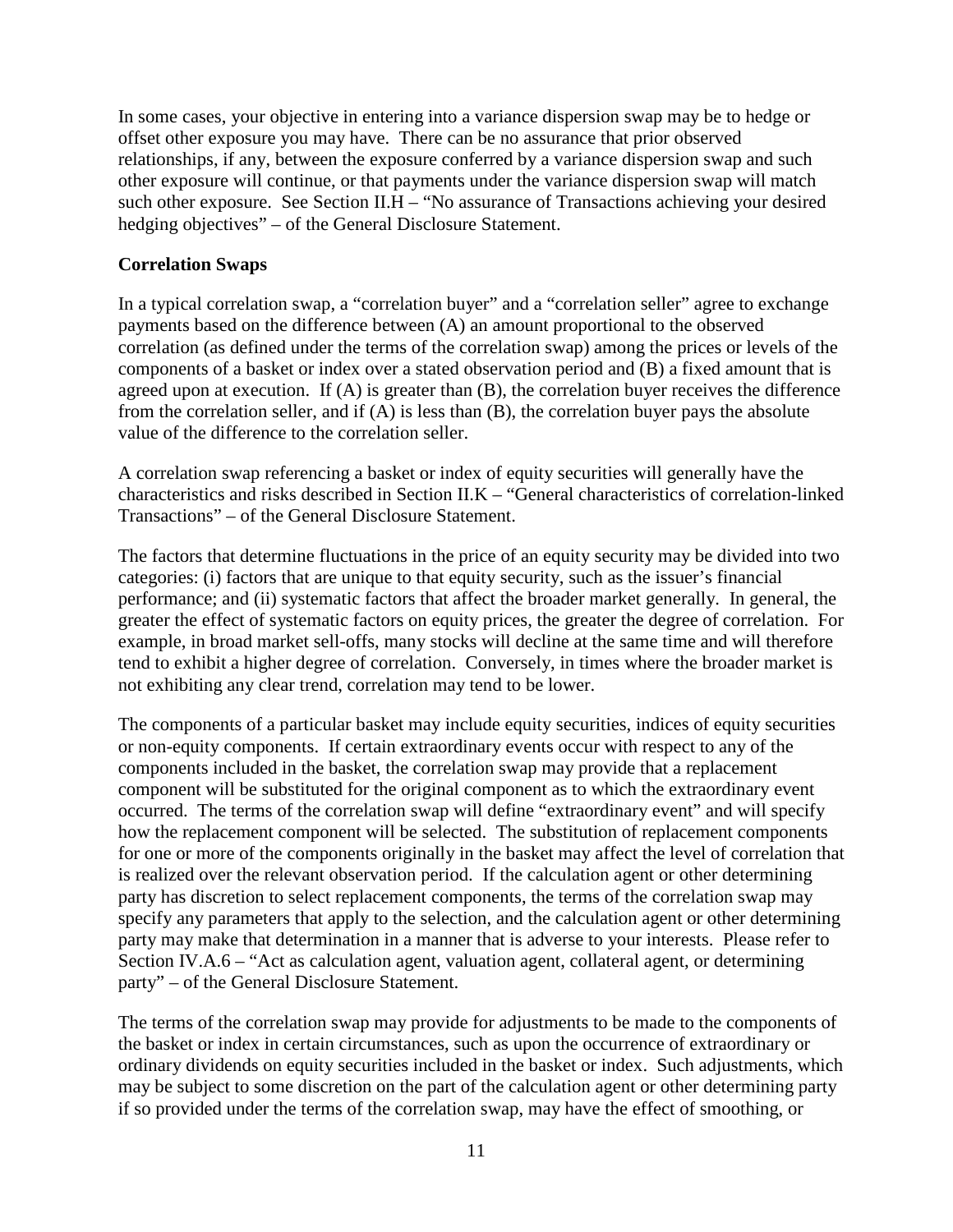reducing the magnitude of, changes in the levels of the underlying components, which may affect the level of correlation that is realized over the relevant observation period.

In some cases, your objective in entering into a correlation swap may be to hedge or offset other exposure you may have. There can be no assurance that prior observed relationships, if any, between realized correlation and such other exposure will continue, or that payments under the correlation swap will match such other exposure. See Section II.H – "No assurance of Transactions achieving your desired hedging objectives" – of the General Disclosure Statement.

## **Dividend Swaps**

In a typical dividend swap, one party (the "fixed amount payer") agrees to pay the other party a fixed amount (the "fixed amount") that may reflect an estimate or projection of dividends that will be paid during a specified future period on the equity securities of a specified issuer or of the issuers included in a specified equity index, and the other party (the "dividend amount payer") agrees to pay to the fixed amount payer an amount (the "dividend amount") based on the actual amount of such dividends with ex-dividend dates during that period. If the dividend amount exceeds the fixed amount, the dividend amount payer will owe a net payment to the fixed amount payer on the applicable payment date. Conversely, if the dividend amount is less than the fixed amount, the fixed amount payer will owe a net payment to the dividend amount payer on the applicable payment date.

Dividends are subject to significant and rapid change as a result of unanticipated events. When companies make changes in their dividend policies, those changes frequently result in very significant percentage changes from prior dividend levels. For example, a company that experiences adverse financial conditions may cut its dividend by a significant magnitude, such as 50% or 75%, or may cease paying dividends altogether. Alternatively, a company that previously paid no dividend may adopt a regular dividend at a significant level. Although most investments are subject to risks associated with unanticipated future events, dividend swaps are particularly subject to these risks as a result of the large magnitude that is often associated with unanticipated changes in dividend policies.

The fact that a dividend swap references dividends paid by the companies included in a basket or index may not significantly reduce these risks, because dividend levels for many companies are driven by similar factors and, therefore, may be highly correlated. This would be particularly true for a dividend swap referencing an index composed of companies in a single industry or located in a particular geographic region. An index may also provide little diversification benefit if one or a small number of companies represent a significant weight in the index, such that a significant change in the dividend policies of one of these companies may have a significant effect on the overall dividends paid on the index. Because dividends are more likely to be paid by larger companies, and many companies do not pay dividends, it is not uncommon for a significant portion of the dividends paid on a broad-based, market capitalization-weighted index to be attributable to a relatively small number of companies. In that case, a significant change in the dividend policies of one or a small number of companies, or a change in the constituents of the index as a result of corporate events, a change made by the index publisher or otherwise, may have a significant effect on dividends paid on the index. Please refer to "Changes to an Index" above.

Dividend levels are affected by numerous factors, including the following: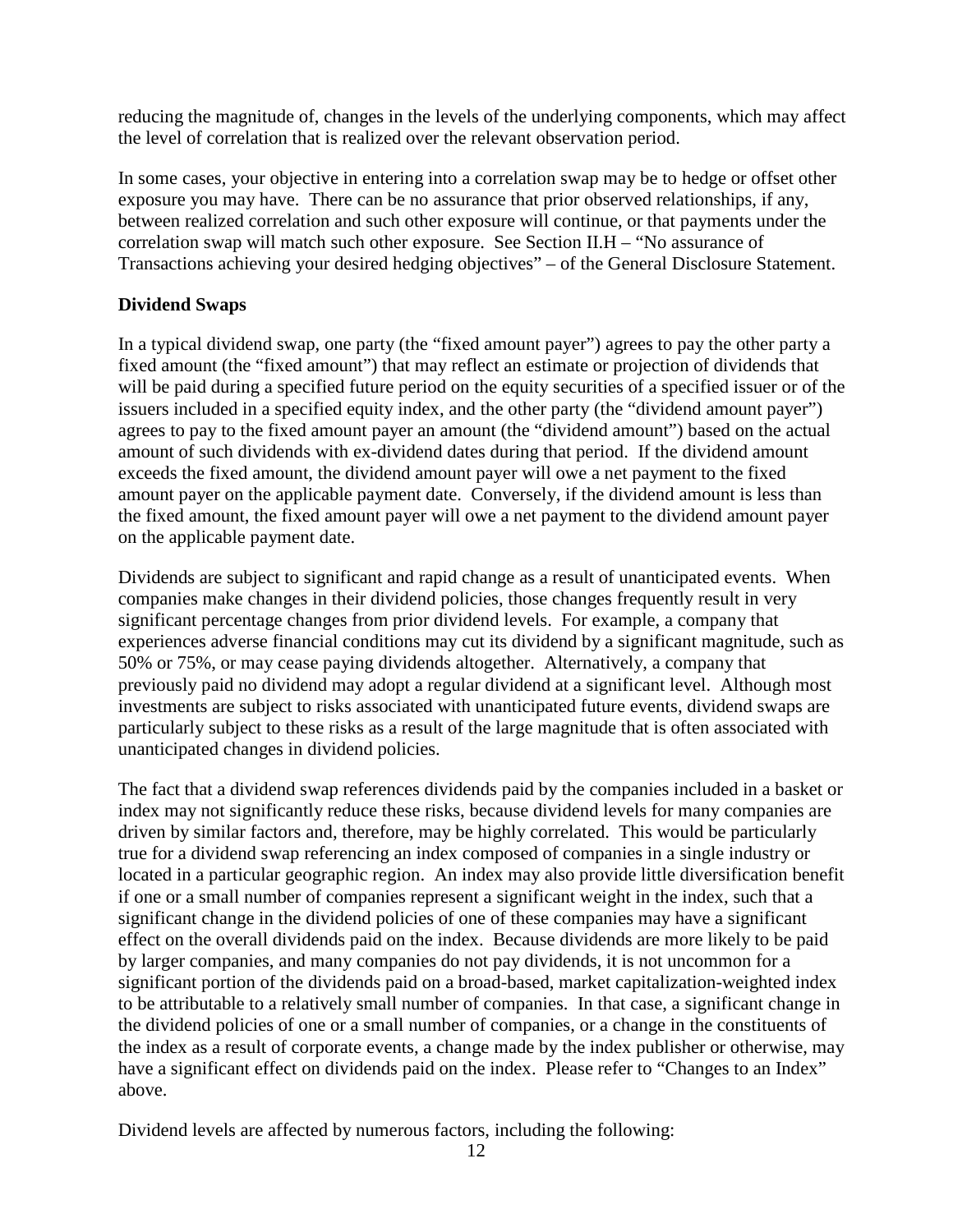- *Economic conditions*. If economic conditions decline generally or in relevant markets, or if uncertainty about future economic conditions increases, dividend levels may decline significantly.
- *Tax policy*. If the tax rate applicable to dividends increases, that may lead to an increase in dividends before the tax rate takes effect, and a decline in dividends thereafter. Dividend levels may also be affected by tax rates applicable to alternatives to dividends, such as share repurchases.
- *Stock market levels*. If companies perceive that their shares are undervalued, they may regard share buybacks as a superior alternative to dividends. Moreover, if companies perceive that the shares of potential acquisition targets are undervalued, companies may prefer to use cash for acquisitions rather than dividends.
- *Interest rates*. Because stocks are an alternative investment to interest-paying bonds, the dividend yield on stocks may be influenced by the yield that is available on bonds.
- *Inflation*. If companies' profits rise as a result of inflation, dividends may increase as a result.
- *Governmental actions*. Certain companies in regulated industries, such as financial institutions and insurance companies, must receive permission from governmental authorities before they may pay dividends. It may be difficult to predict whether or when the relevant authorities will permit dividends to be paid, and in what amounts.

The dividends that will be taken into account in determining the dividend amount (the "relevant dividends") will be specified under the terms of the dividend swap. Relevant dividends may not include all dividends. For example, the relevant dividends may be limited to ordinary cash dividends or may include other types of dividends, such as extraordinary dividends or non-cash dividends. If relevant dividends do not include extraordinary dividends, the calculation agent or other determining party under the dividend swap may be required to exercise judgment in determining whether particular dividends (or any portion thereof) are ordinary or extraordinary and may make that determination in a manner that is adverse to your interests. Please refer to Section IV.A.6 – "Act as calculation agent, valuation agent, collateral agent, or determining party" – of the General Disclosure Statement. In the case of a dividend swap on an equity index, the relevant dividends typically exclude any dividend for which an adjustment is made in the calculation of the level of the equity index.

For purposes of determining the dividend amount, the amount of the relevant dividends may be multiplied by a fixed percentage (which is less than 100%) or may be subject to reduction for taxes or other items, as specified under the terms of the dividend swap. In that case, the fixed amount payer may receive less, or be required to pay more, under the dividend swap than it would be if the dividend amount were determined based on the full amount of the relevant dividends.

If the dividend amount is determined based on the amount of any relevant dividend that has been declared but not yet paid by the date of determination, and if the amount of such relevant dividend actually paid subsequent to such date differs from the amount declared, an adjustment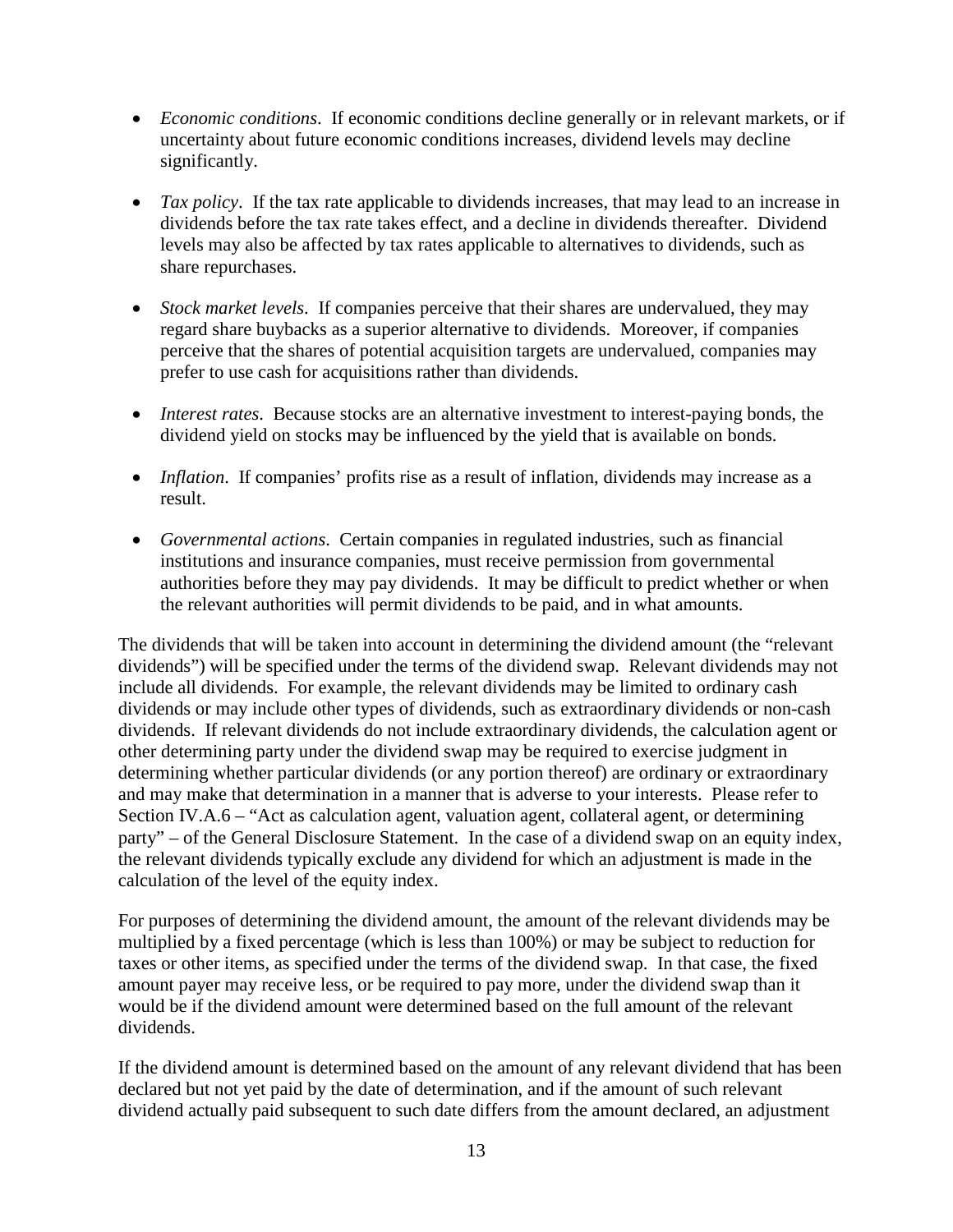may be made to the dividend amount, which may require one party to make a payment to the other party subsequent to the original payment date.

If the fixed amount payer is entitled to receive a net payment from the dividend amount payer in respect of relevant dividends paid during a particular period, the fixed amount payer will receive such payment at the end of such period, and not when the relevant dividends are actually paid. Unless otherwise specified under the terms of the dividend swap, the fixed amount payer will not receive any interest or other compensation with respect to the period between actual payment of the relevant dividends and the payment from the dividend amount payer under the dividend swap.

The value of a dividend swap at any given time will depend substantially on expectations at that time with respect to the amount of relevant dividends that will be paid in the applicable period. These expectations may vary among market participants and may change over time. When we calculate the value of a dividend swap, our expectations about dividends over the applicable period may differ from your expectations or the expectations of any other person. When we calculate the value of a dividend swap for any purpose, including in the event of early termination of a dividend swap, our interests will be adverse to yours. See IV.A.6 – "Conflicts of Interest and Material Incentives – Our financial market activities may adversely impact Transactions – Act as calculation agent, valuation agent, collateral agent, or determining party" – of the General Disclosure Statement.

In some cases, your objective in entering into a dividend swap may be to hedge or offset other exposure you may have. There can be no assurance that prior observed relationships, if any, between dividends and such other exposure will continue, or that payments under the dividend swap will match such other exposure. See Section II.H – "No assurance of Transactions achieving your desired hedging objectives" – of the General Disclosure Statement.

## **Equity Transactions with Forward- or Option-like Features or Economics**

Equity Transactions may include features that are economically similar or equivalent to forwards or options on equity securities, baskets or indexes of equity securities or related listed derivatives contracts. You should be aware, however, that not all contracts or transactions with such features are Equity Transactions or Transactions and that various differences in the applicable regulatory regimes and other circumstances may follow from this distinction. Please see Section II.A – "Arm's length contractual counterparty to Transactions" – of the General Disclosure Statement.

A forward is an agreement under which one party is obligated to deliver an Underlier or make a payment of equivalent value on or as of a specified future date and the other party is obligated to pay a price (the "forward price") that is fixed (or in some cases determined under a formula, the parameters of which are fixed) on the trade date. Common variations, which may be applicable under the terms of an Equity Transaction, may include:

- cash settlement based on the difference between forward price and the value of the Underlier determined as of a date or during an averaging period prior to settlement;
- prepayment of the forward price (in which case the party purchasing the Underlier has credit exposure to the other party); and